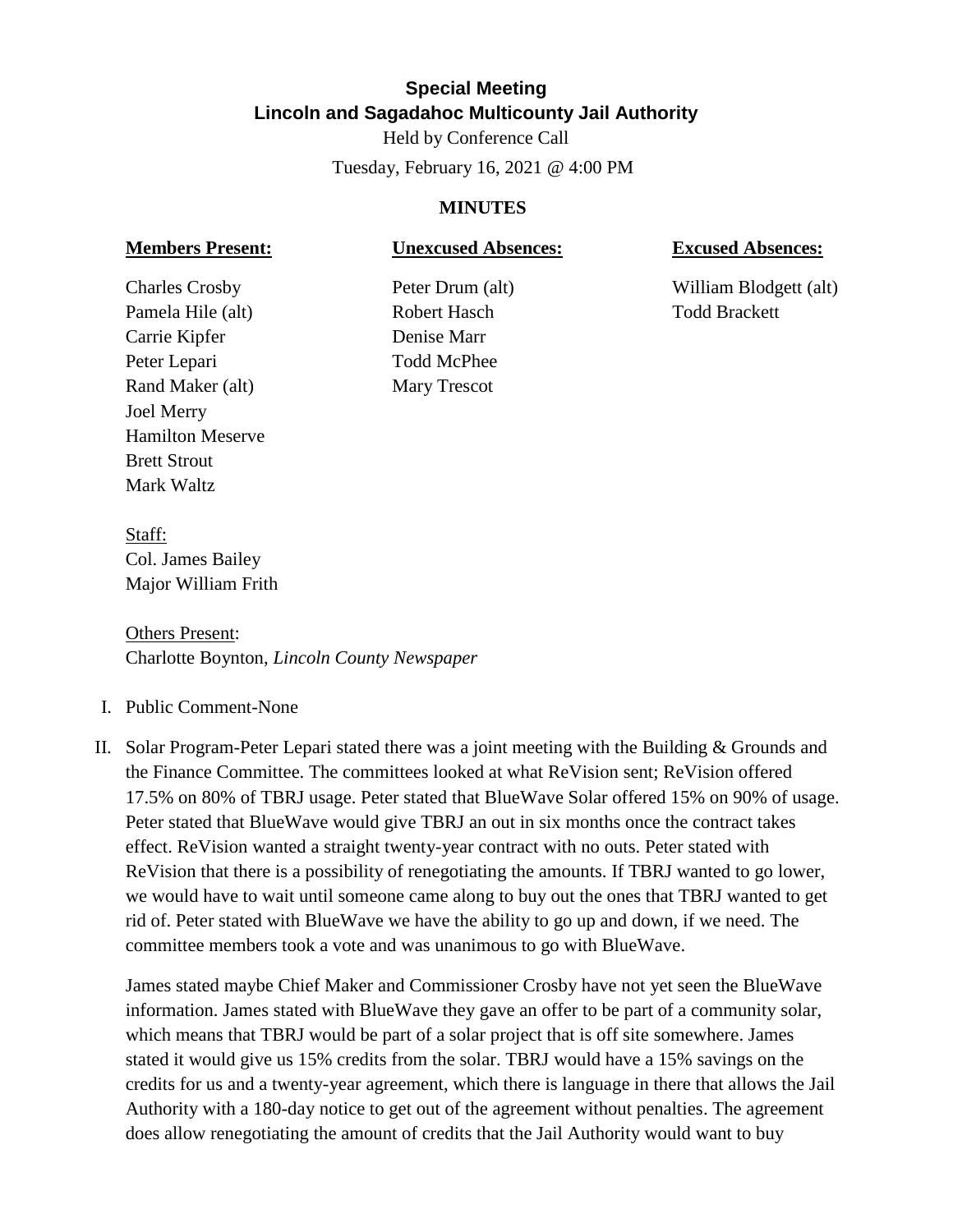depending on the facilities use. BlueWave figures it on 90% of TBRJ past use, did look at years' worth of CMP invoices. James stated that both committees wanted to reach out to ReVision again because they did a lot of work for the Authority trying to get an on-site solar and looking at some other sites. James spoke with Andrew and posed some questions to him about what they had to offer. Andrew stated they do offer a community solar as well. ReVision told James it is a twenty-year contract with 17.5 % but ReVision figures that on 80% of our usage not 90. There is no out clause in the agreement for either party; there is some language for renegotiating in regards to more credits or less. James stated if the Authority looked and decided they wanted to buy more credits then the Authority would have to wait for someone else in the project that wants less to make them available for us. Then if TBRJ wanted to drop the credits then we would need to negotiate the reduce credit but still be on the hook for the credits that TBRJ initially signed up for until someone else came in to buy them. James stated he had Bernstein Shur look over the BlueWave agreement, the attorney stated it is standard up to 15%; the out clause is something in the Authorities favor. James has not received a ReVision one yet for the attorney to look at. James stated the Buildings & Grounds and Finance Committee recommendation is to go with BlueWave. James stated with either agreement that TBRJ would not see an immediate savings both timeline of 2022 before seeing any savings.

Hamilton stated that TBRJ is using in the neighborhood of 20,000.00 a year for electricity. James stated that BlueWave estimated about 20,000.00 to 22,000.00 a year in savings, depending on the rate of the credits, which BlueWave does not set. Right now, the rate is around 12 cents a credit and the facility would get 15% of that. James stated there is no investment on the Authority part, truly savings. BlueWave does have a clause in the agreement that they can pull out in ten days. James stated the attorney office told him to ask for minor modifications on the agreement, which those are not deal breakers.

#### **On a motion made by Carrie Kipfer, seconded by Pam Hile, it was**

## **VOTED: to authorize Colonel James Bailey to negotiate and sign the agreement with BlueWave.**

Roll Call Vote:

| <b>Charles Crosby-Yes</b> | Peter Lepari-Yes | <b>Hamilton Meserve-Yes</b> |
|---------------------------|------------------|-----------------------------|
| Pamela Hile (alt)-Yes     | Rand Make-Yes    | <b>Brett Strout-Yes</b>     |
| Carrie Kipfer-Yes         | Joel Merry-Yes   | Mark Waltz-Yes              |

#### **Amended Motion:**

 **On a motion made by Mark Waltz, seconded by Charles Crosby, it was**

 **VOTED: to authorize Colonel James Bailey to execute a contract no less favorable than the agreement proposed from BlueWave.**

Roll Call Vote:

| <b>Charles Crosby-Yes</b> | Peter Lepari-Yes | <b>Hamilton Meserve-Yes</b> |
|---------------------------|------------------|-----------------------------|
| Pamela Hile (alt)-Yes     | Rand Maker-Yes   | <b>Brett Strout-Yes</b>     |
| Carrie Kipfer-Yes         | Joel Merry-Yes   | Mark Waltz-Yes              |